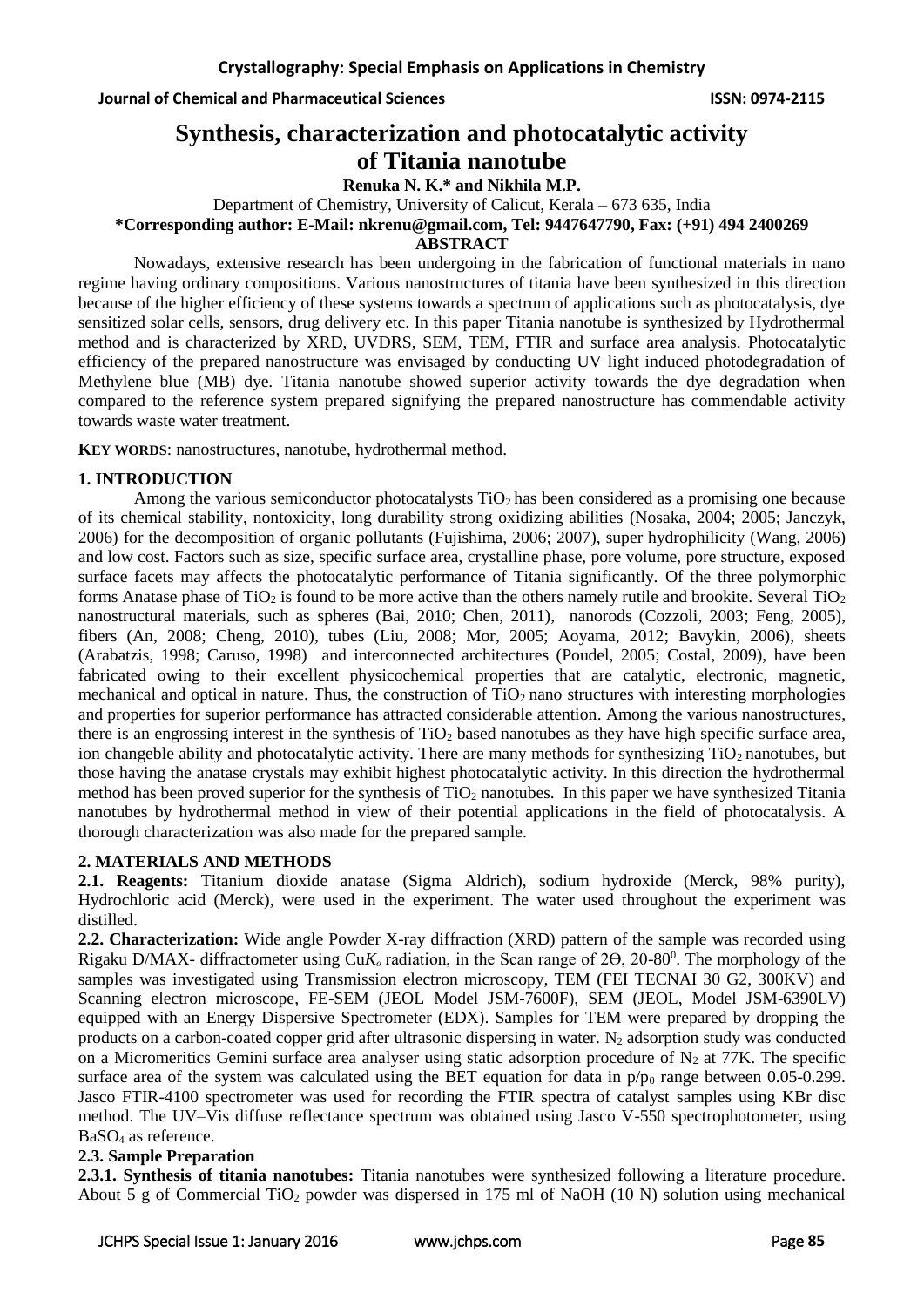#### **Journal of Chemical and Pharmaceutical Sciences ISSN: 0974-2115**

stirrer for 1 hour and the suspension was transferred into a Teflon-lined stainless steel autoclave and sealed. The autoclave was maintained at a temperature of  $130^{\circ}$ C for 48 h and then allowed to cool to room temperatures. The white precipitate obtained from the hydrothermal treatment was vacuum-filtered and washed with 0.1 N HCl and deionized water until the pH was around 7. The sample was then dried at  $100^{\circ}$ C overnight and calcined at  $300^{\circ}$ C to obtain the titania nanotubes denoted as T2.

**2.4. Photocatalytic activity study:** The photocatalytic activity of the prepared system was monitored by examining the degradation of methylene blue dye in presence of UV lamp 98W ( $\lambda$  = 380nm) at room temperature in a Luzchem LZC 4X model photoreactor. Continuous stirring is maintained throughout the reaction. For comparison the activity of the prepared titania is also determined. Catalyst dosage is 0.25g/L. Required amount of the catalysts were added to 75 ml of 2.325x 10-5M solution of methylene blue dye. Prior to illumination, the solution is stirred for 30 minutes under dark in order to reach adsorption desorption equilibrium. The aqueous slurry is placed in the centre of the rector and exposed to UV radiation with continuous magnetic stirring. Certain amount of the sample is taken from the beaker and centrifuged to remove the catalyst particles allowed to settle and the decanted solution is analyzed for the methylene blue content by measuring the absorbance at 663nm.The photocatalytic degradation percentage is calculated using the equation Degradation percentage=  $[(C_0-C)/C_0]^*100$ , Where'C<sub>o</sub>' is the initial concentration of the dye solution and 'C' is the concentration after a definite time't'.

#### **3. RESULTS AND DISCUSSION**

**3.1. Electron Microscopy Studies (SEM and TEM):** Fig.1ashows a high-magnification SEM image of the prepared titania nanotube. In figure tube like structures are noticed. Tubular bundles are seen in some region that may be due to the aggregated nanotubes. The tubes are appeared to be open at the ends. The diameter of these tubes ranges from 12-15 nm, and their length ranges from 100-200 nm. The TEM image of titania nanotube [Fig.1b] clearly shows that tubes are uniform and open ended which is extremely beneficial for adsorption and photocatalysis. The nanotubes were approximately 100–200 nm long and the diameter of the tube ranges from 8-15 nm.



**Fig.1.SEM(a) and TEM(b) images of the prepared nanotube**

**3.2. XRD:** XRD pattern of titania nanotubes is represented in the figure as T2.From the diffraction pattern, characteristic diffraction peak at  $25.3^{\circ}$  for titania anatase (1 0 1) crystal face is observed. The characteristic peaks positioned at  $2\theta$  values 38.1,48.0,53.8, and 55.2 degrees are attributed to the diffractions of  $(004)$ , $(200)$ , $(105)$ , $(211)$ , and  $(204)$  planes of anatase. TheXRD pattern also indicated the presence of H<sub>2</sub>Ti<sub>3</sub>O<sub>7</sub> by replacement of Na<sup>+</sup> by H+ when the products were washed with water. The peak at  $2\theta$ value 10.130 represented the peak of hydrogen titanate phase  $(H_2Ti_3O_7)$ . The particle size was estimated by the Scherrer formula and was obtained as 31.3 nm.



**Fig.2.XRD pattern of titania nanotube (T2)**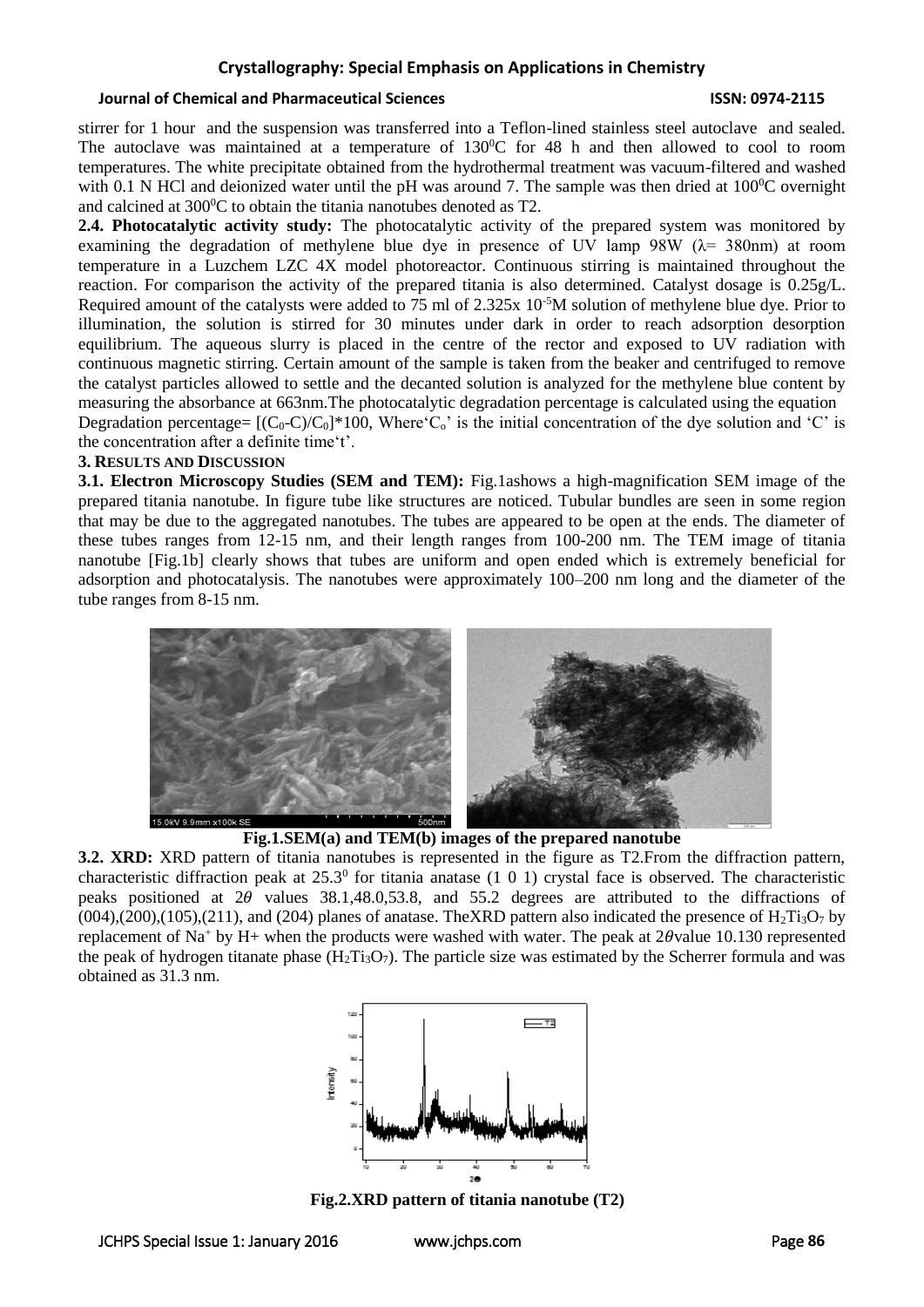### **Journal of Chemical and Pharmaceutical Sciences ISSN: 0974-2115**

**3.3. FTIR Spectral data:** Fig.3 Shows typical FTIR spectrum of titania nanotube. The presence of crystallographic water molecules in the sample is confirmed by the appearance of a characteristic peak at 1631 cm<sup>-1</sup>, that can be assigned to the H-O-H deformation mode. The broad intense band at 3412 cm<sup>-1</sup> can be attributed to surface OH stretching mode oscillations. The broad band at 497.05 and 646.77cm -1 was assigned to Ti–O and Ti–O–Ti skeletal frequency region. The samples of titania nanotubes began to appear as a new peak at 1384 cm<sup>-1</sup>.



**Fig.3.FTIR spectrum of Titania nanotube(T2)**

**3.4. UltraViolet- visible Diffuse Reflectance Spectroscopy:** The UV-Vis absorption edge and band gap energies of the samples have been determined from the reflectance  $[F(R)]$  spectra using the KM (Kubelka– Munk) formalism and the Taucplot. For a semiconductor material, a plot of  $[F(R) \cdot hv]^n$  against hvs hould show a linear region just above the optical absorption edge for  $n=2$  if the band gap is a direct transition, or for  $n=2$  if it is indirect[24-25]. Over the linear region of the plots, the relationship can be described as  $[F(R) hv]^{1/2} = K(hv-E<sub>g</sub>)$  (1)

Wherehv is the photon energy,  $E_g$  is the band gap energy, and K is aconstant characteristic of the semiconductor material.

From Eq. (1) it appears that extrapolation of a Tauc plot to the X-axis should yield the band gap energy.

The band gap energy calculated from Kubolka-Munk plot (Fig. 4 a) was 3.25 eV. The band gap of the prepared titania nanoparticle is 3 eV.Thetitania nanotube showed higher band gap energies compared to the prepared titania(3eV) [Figure not shown.].The high band gap Titania nanotube is attributed to the increase in the crystallite size of tube observed from XRD which inturn affects the band gap energies. A considerable blue shift is observed in the case of titania nanotube .TheUV-visible absorption spectrum of Titania nanotube has been shown in the Fig.4b. The absorption spectrum showed a very broad band in the range 245- 295 nm.



**Fig.4.Kubelka-Munk plot (a) and UVDRS spectrum(b) of Titania nanotube(T2)**

**3.5. Surface area:** Table 1 shows the BET surface areas of thenanotubeand the prepared reference system titania. It can be seen that the titania nanotube is having higher surface area  $(S_{BET}, 84.79m^2/g)$  which is of course new quality of the catalyst.

| <b>Samples</b>       | SBET                         |
|----------------------|------------------------------|
| Titnia nanotube (T2) | $84.79 \text{ m}^2/\text{g}$ |
| Prepared titania(PT) | $10.27 \text{ m}^2/\text{g}$ |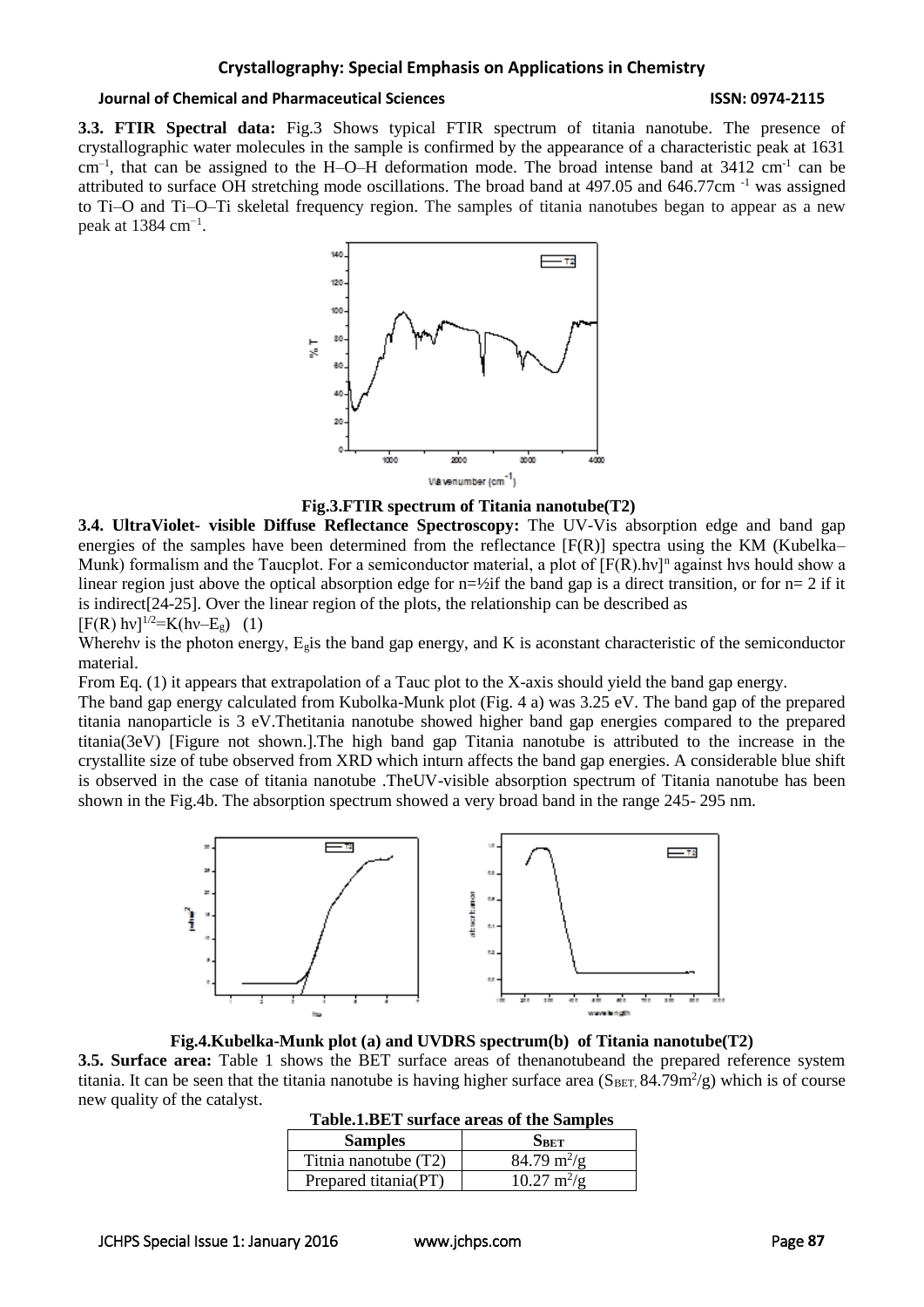#### **Journal of Chemical and Pharmaceutical Sciences ISSN: 0974-2115**

**3.6. Photocatalytic activity:** Photocatalytic activity of the prepared systems is analysed by measuring the extent of degradation of methylene blue dye in presence of UV light. For comparison, the photocatalytic activity of the prepared titania is also measured keeping the same experimental conditions. Degradation is carried out in the following conditions a) in the dark with catalysts b) in dark without catalyst c) in UV light without catalysts d) in UV light with catalysts. For the first three experimental conditions, Methylene Blue Concentration remains unchanged in the entire period under consideration for all the catalysts.A considerable degradation is observed only in the case of UV illumination in presence of catalysts. Figure 5 represents the UV-Visible absorption spectra for degradation of Methylene Blue Dye under UV light for the prepared nanostructures. A decrease in the absorption intensity is observed as the UV exposure time is increased. There is an increase in the degradation percentage with respect to irradiation time for all the systems [Fig.6 a].A remarkable increase in the performance is observed for titania nanotubes when compared to the prepared titanium dioxide(PT). The percentage of degradation calculated at all time intervals is higher for the nanotube when compared to the Reference Titania prepared (PT). A sudden increase in the percentage of degradation is observed for nanotube during the first half of the reaction, which may be due to the high adsorption capacity of the system.



**Fig.5 Time dependent UV-Vis Spectra of Titania nanotube (T2) and Prepared titania(PT)**



### **Fig.6 Photocatalytic degradation of the prepared Photocatalysts under UV Radiation(a); Photodegradation of Methylene Blue monitored as the normalized concentration change versus irradiation time(b)**

Figure 6b represents the extent of degradation of Methylene Blue Dye over photocatalystsprepared. Photocatalytic reaction rates of the prepared systems were calculated from the pseudo first order rate equation,

 $ln C_0/C=Kt$ 

Where  $C_0$  is the initial concentration of the dye, C is the concentration after the time t. **Table.2. The rate constant obtained for various systems**

| ubic.2. The fail constant obtained for various system |                           |
|-------------------------------------------------------|---------------------------|
| Sample                                                | Rate Constant $(cm^{-1})$ |
|                                                       | 0.04911                   |
|                                                       | 0.03647                   |

Titania nanotubes show higher activity than the reference titania, PT. The increased photocatalytic activity in UV light is attributed to the increased surface area and the observed blue shift in absorption of the prepared systems. The catalyst dosage taken is very low compared to those reported in literature. A significant enhancement in the surface area value than the previous reports by also highlights the quality of the catalyst.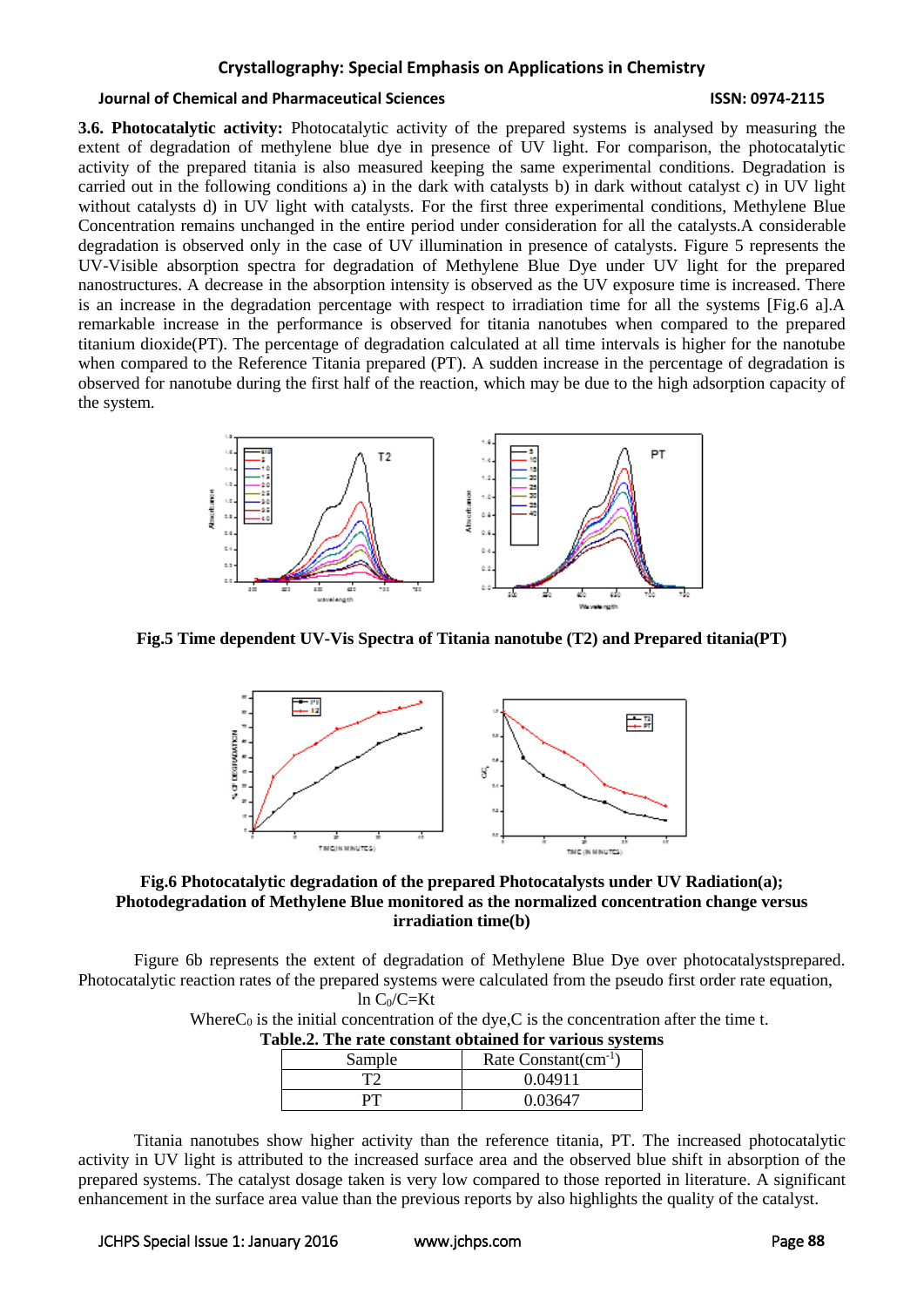### **Journal of Chemical and Pharmaceutical Sciences ISSN: 0974-2115**

### **4. CONCLUSION**

Titania nanotube is prepared by hydrothermal method in order to control the microstructure, which enhances the photocatalytic activity. A reference system is also prepared and evaluvated for the same. Synthesized samples were characterized by XRD, UVDRS, SEM, TEM, FTIR and BET Surface area analysis. Methylene Blue being a hazardous dye is photodegraded under UV light using the above mentioned photocatalysts. The performance towards the dye degradation followed the order, Titania nanotube>Reference titania prepared. Titania nanotube shows more activity in the UV light assisted photocatalytic degradation. The reason being the higher surface area along with the observed blue shift, when compared with the reference titania prepared.

### **5. ACKNOWLEDGEMENT**

Nikhila M.P. would like to acknowledge University Grant Commission (UGC), for the junior research fellowship and University of Calicut for the reaearch facilities.

#### **REFERENCES**

Alexandre G.S.P, Leonardo L.C, Photocatalytic degradation of malachite green dye by application of TiO<sup>2</sup> nanotubes, J. Hazard. Mater, 169, 2009, 297-301.

An H, Zhu B, Li J, Zhou J, Wang S, Zhang S, Wu S, Huang W, Synthesis and characterization of thermally stable nanotubular  $TiO<sub>2</sub>$  and its Photocatalytic activity, J. Phys. Chem. C., 112, 2008, 18772–18775.

Aoyama Y, Oaki Y, Ise R, Imai H, Meso crystal nano sheet of rutile  $TiO<sub>2</sub>$  and its reaction selectivity as a photocatalyst, Cryst. Eng. Comm., 14, 2012, 1405–1411.

Arabatzis I.M, Falaras P, Synthesis of porous nanocrystalline TiO<sub>2</sub> foam, Nano Lett., 3, 2003, 249–251.

Bai H, Liu Z, Sun D.D, Hierarchically multifunctional TiO<sub>2</sub> nano-thorn membrane for water purification, Chem. Commun., 46, 2010, 6542–6544.

Bavykin D.V, Friedrich J. M, Walsh F. C, Protonated titanates and TiO<sub>2</sub> nanostructured materials: synthesis, properties, and applications, Adv. Mater., 18, 2006, 2807–2824.

Caruso R.A, Giersig M, Willig F, Antonietti M, Porous "Coral-like"  $TiO<sub>2</sub>$  structures produced by templating polymer gels, Langmuir., 14, 1998, 6333–6336.

Chen J.S, Chen C, Liu J, Xu R, Qiao S.Z, Lou X.W, Ellipsoidal hollow nanostructures assembled from anatase TiO<sup>2</sup> nanosheets as a magnetically separable photocatalyst, Chem. Commun., 47, 2011, 2631–2633.

Cheng Y, Huang W, Zhang Y, Zhu L, Liu Y, Fan X, Cao X, Preparation of  $TiO<sub>2</sub>$  hollow nanofibers by electrospining combined with sol–gel process, Cryst. Eng. Comm., 12, 2010, 2256–2260.

CostaL L, Prado A.G.S, TiO<sub>2</sub> nanotubes as recyclable catalyst for efficient photocatalytic degradation of indigo carmine dye, J. Photochem. Photobiol. A, 201, 2009, 45-49.

Cozzoli P.D, Kornowski A, Weller H, Low-temperature synthesis of soluble and processable organic-capped anatase TiO<sub>2</sub> nanorods, J. Am. Chem. Soc., 125, 2003, 14539–14548.

Donga W, Sunb Y, Maa Q, Zhua L, Huac W, Lub X, Zhuanga G, Zhanga S, Guoa Z, Zhaoc D, Excellent Photocatalytic Degradation Activities of Ordered Mesoporous Anatase TiO<sub>2</sub>-SiO<sub>2</sub>Nanocomposites to Various Organic Contaminants, J. Hazard.Mater, 229, 2012, 307.

Feng X, Zhai J, Jiang L, The fabrication and switchable super hydrophobicity of TiO<sub>2</sub> nanorod films, Angew. Chem. Int. Ed., 44, 2005, 5115–5118.

Fujishima A, Zhang X, Titanium dioxide photocatalysis: present situation and future approaches, C. R. Chim., 9, 2006, 750–760.

Fujishima A, Zhang X, Tryk D.A, Heterogeneous photocatalysis: from water photolysis to applications in environmental cleanup, Int. J. Hydrogen Energ., 32, 2007, 2664–2672.

Huang H, Liu X, Huang J, Tubular Structured Hierarchical MesoporousTitania Material Derived from Natural Cellulosic Substances and Application as Photocatalyst for Degradation of Methylene blue, Mater. Res. Bull., 46, 2011, 1814.